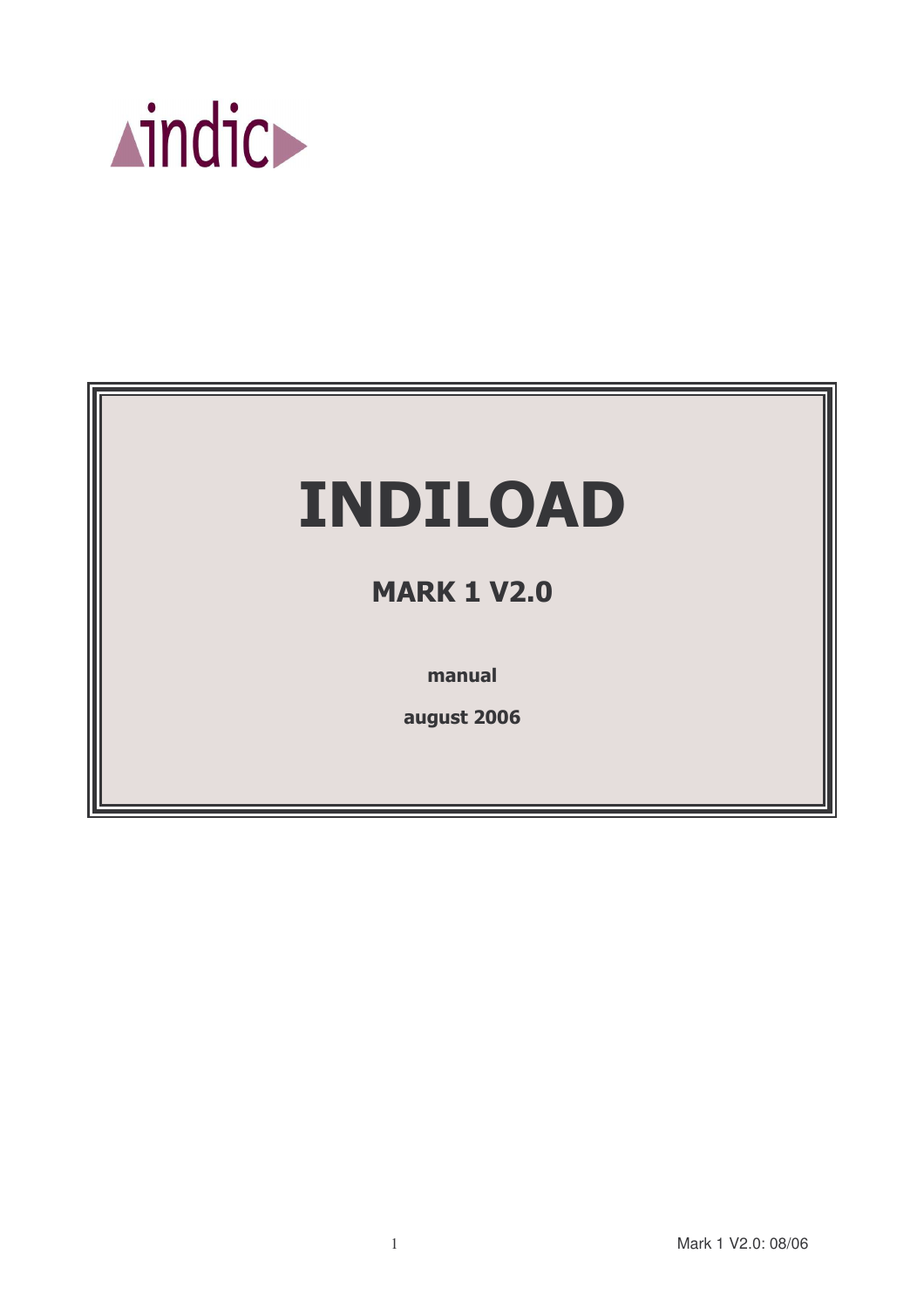**Chapter 1 : General**

**Chapter 2 : Connections**

**Chapter 3 : Operation**

**Chapter 4 : Error Messages**

**Chapter 5 : Technical sheet**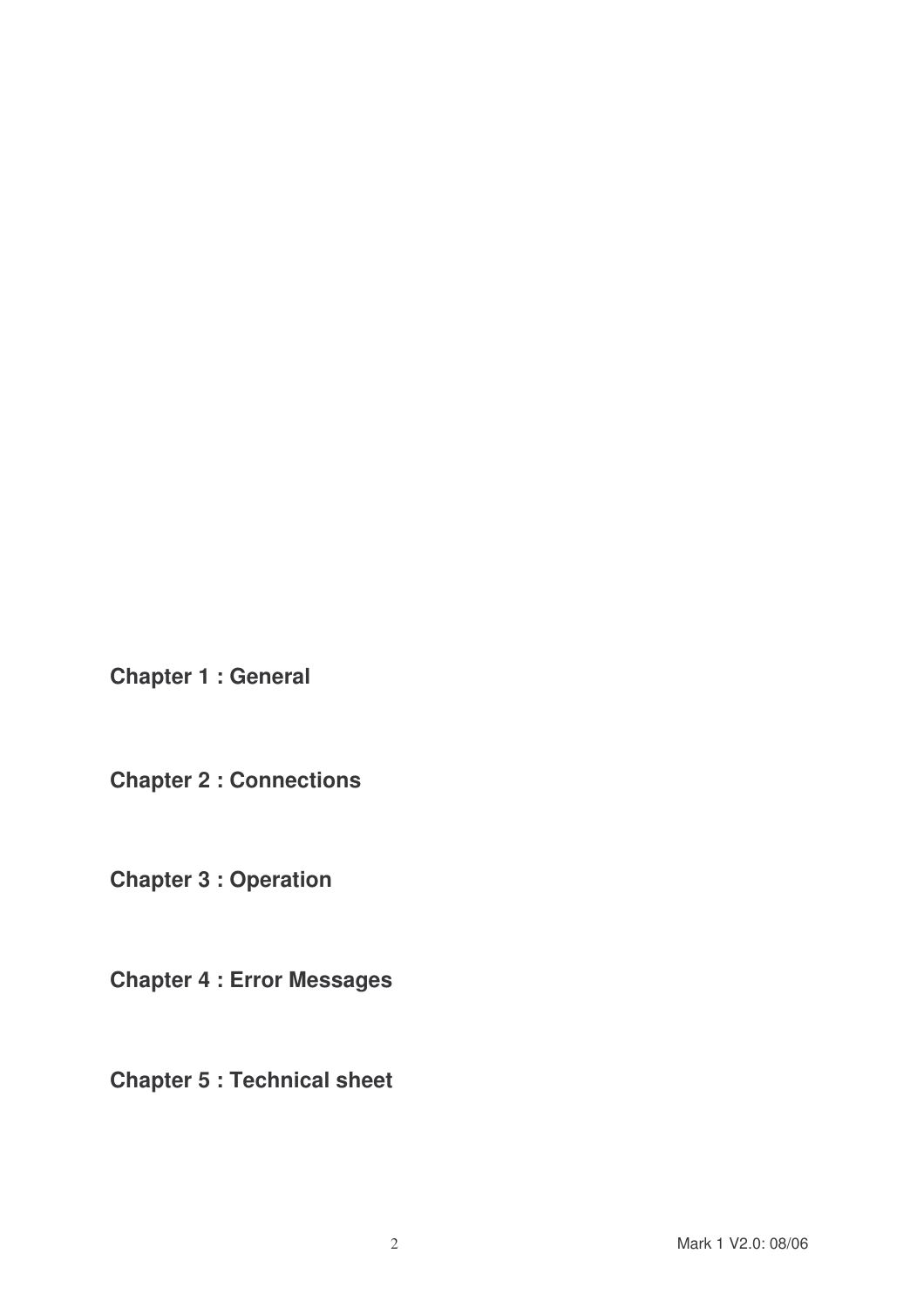#### **Chapter 1: General**

The INDILoad Mark 1 is a new generation of load limiter. Fully digital, it has the advantage of being easy to adjust. By using state-of-the-art technology, the processor of this load limiter can operate in real-time in order to differentiate between actual overload conditions and overload conditions, which are caused by dynamic force effects.

The processor also constantly monitors all of the functions of the load limiter and, in the event of the failure of a component, immediately displays an error message (see chapter 4: Error Messages).

The INDILoad Mark 1 is equipped with a calibrated  $0 - 10$  V output which allows connection to a Display unit (like the INDIDisplay) or to command speed control systems like inverters.

#### **Chapter 2: Connections**



The following cable entries are provided with the unit:

Entry Nr. 1 : PG7 : connection to the load cell Entry Nr. 2 : PG7 : 0-10 VDC connection (output) Entry Nr. 3 : PG13 : connection relais ↑ ↓ → 22 Entry Nr. 4 : PG13 : connection to relais : MAX-MIN Entry Nr. 5 : PG13 :mains supply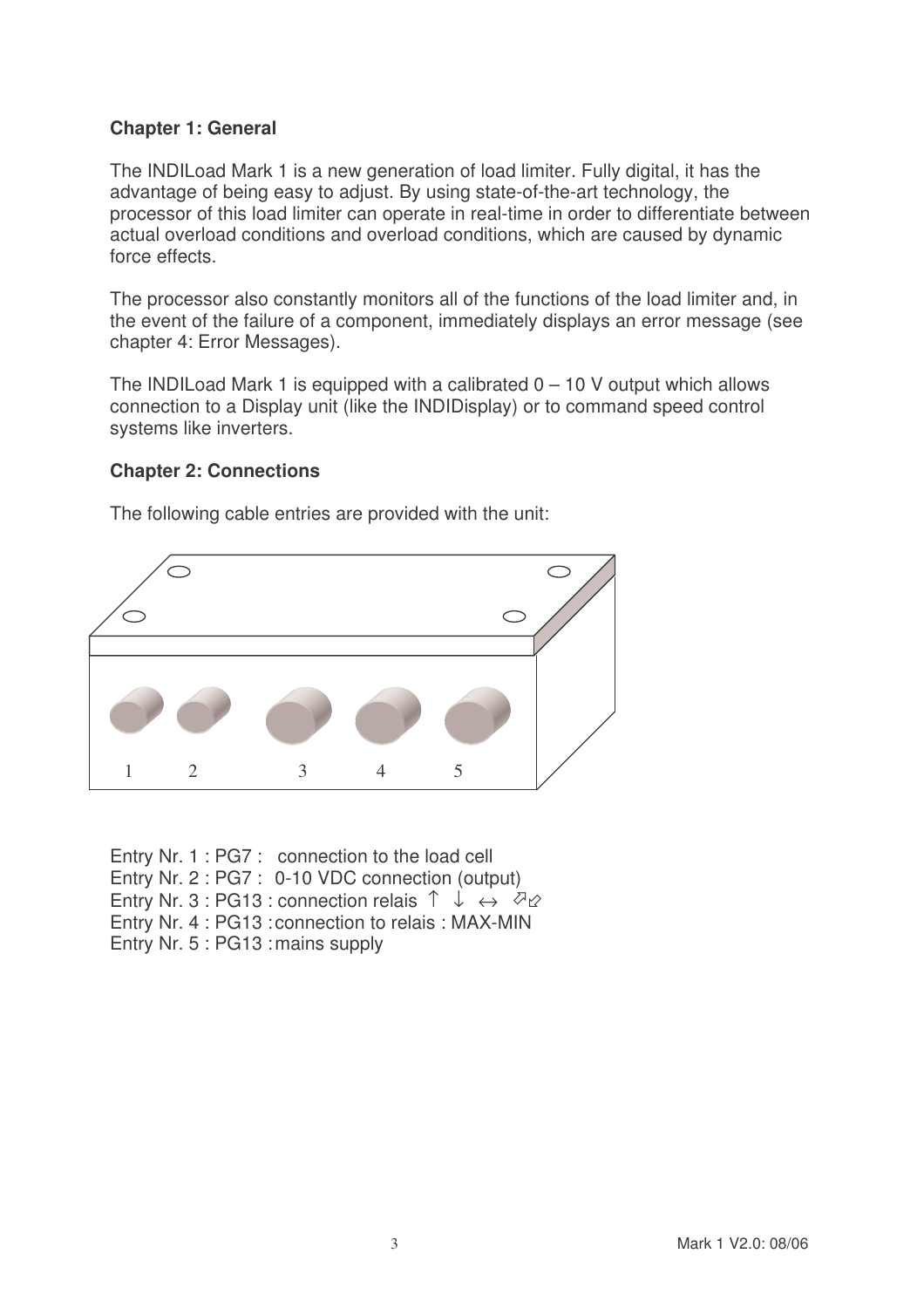



The following connections must be done before operating the INDILoad Mark 1.

## **J7** Analog output (0-10 VDC) **(Optional)**

- **J1** Connections loadcell
	- 1. With 4-20 mA signal (max. cable lenght 100 m.)

|                 | <b>Indiload wires</b> |
|-----------------|-----------------------|
| $Supply +$      | red                   |
| Signal (4-20mA) | green                 |
| $Supply -$      | black                 |
|                 |                       |

2. With mV output (max. cable length 6 m.)

|      |                                         | <b>Indiload wires</b> |
|------|-----------------------------------------|-----------------------|
| GND  | Screen                                  |                       |
| Vo + | Positive (+) output from the load cell: | green                 |
| Vo - | Negative (-) output from the load cell: | white                 |
| Vb + | Positive (+) power supply to load cell: | red                   |
| Vb - | Negative (-) power supply to load cell: | black                 |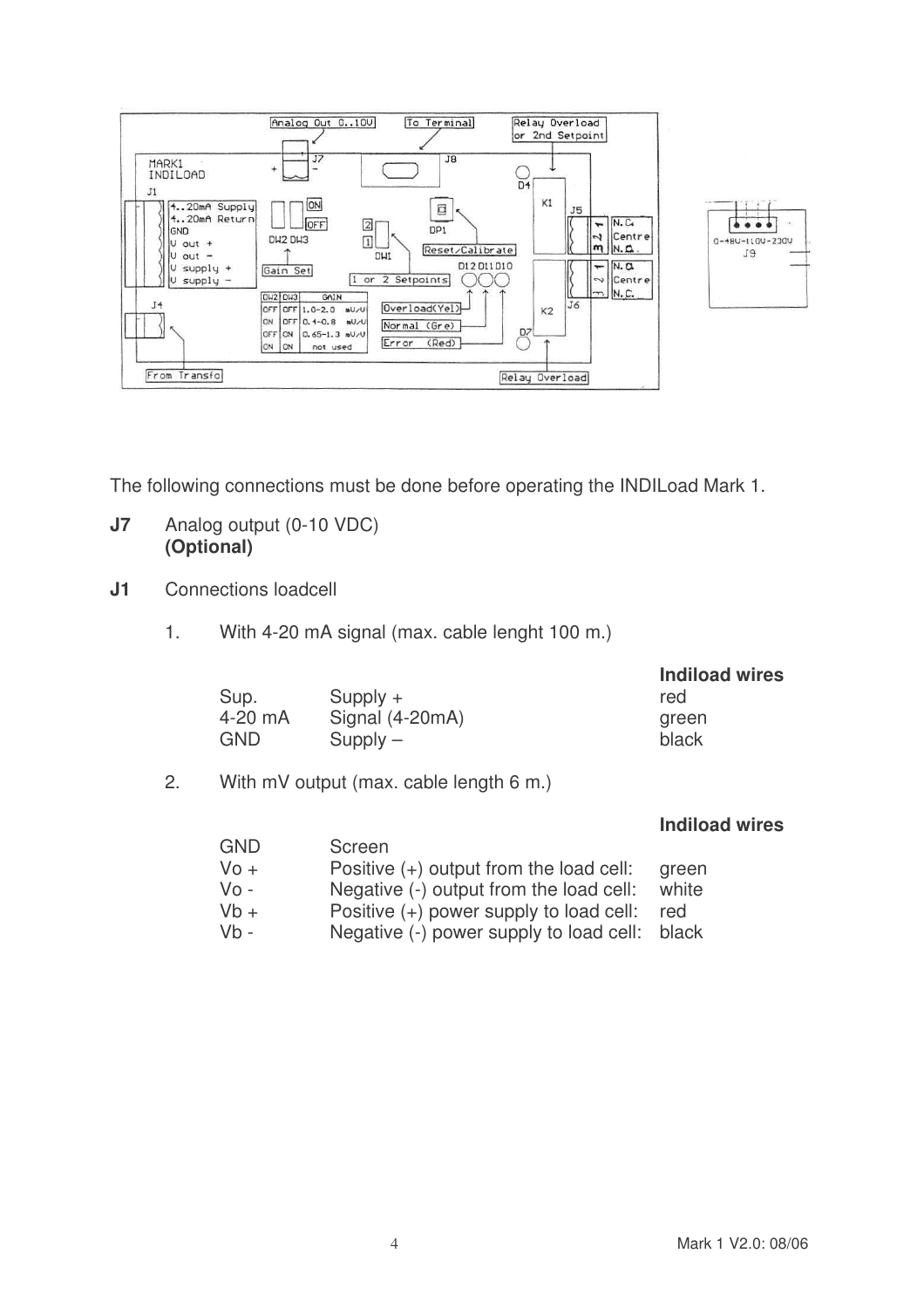*Selection of the input signal with the switches DW2 and DW3*

| <b>DW2</b> | DW <sub>3</sub> | <b>RANGE</b>                   |
|------------|-----------------|--------------------------------|
| <b>OFF</b> | <b>OFF</b>      | $0.8$ to 2 mV/V                |
| ON         | <b>OFF</b>      | 0.3 to 0.8 $mV/V$              |
| <b>OFF</b> | ON              | $0.5$ to 1.4 mV/V<br>(default) |
| ΟN         | ON              | Not used                       |

When selecting the loadcell one should keep in mind the following rules:

# **Net signal mV (100 %mV – 0%mV) > lower limit range**

# **100%mV signal < upper limit range**

The loadcell should be placed as near as possible to the load limiter to avoid electromagnetical interference's.

| J 6            | Relay "OVERLOAD" (K2)      | 1 and $2$<br>$2$ and $3$ | Normally Open contact<br><b>Normally Closed contact</b> |
|----------------|----------------------------|--------------------------|---------------------------------------------------------|
| J <sub>5</sub> | Relay "SEC. SETPOINT" (K1) | 1 and $2$<br>$2$ and $3$ | <b>Normally Closed contact</b><br>Normally Open contact |

- **J 8** Connection INDILoad terminal (optional)
- **J 9** Connect power supply 48 VAC, 110 VAC or 230 VAC on transfo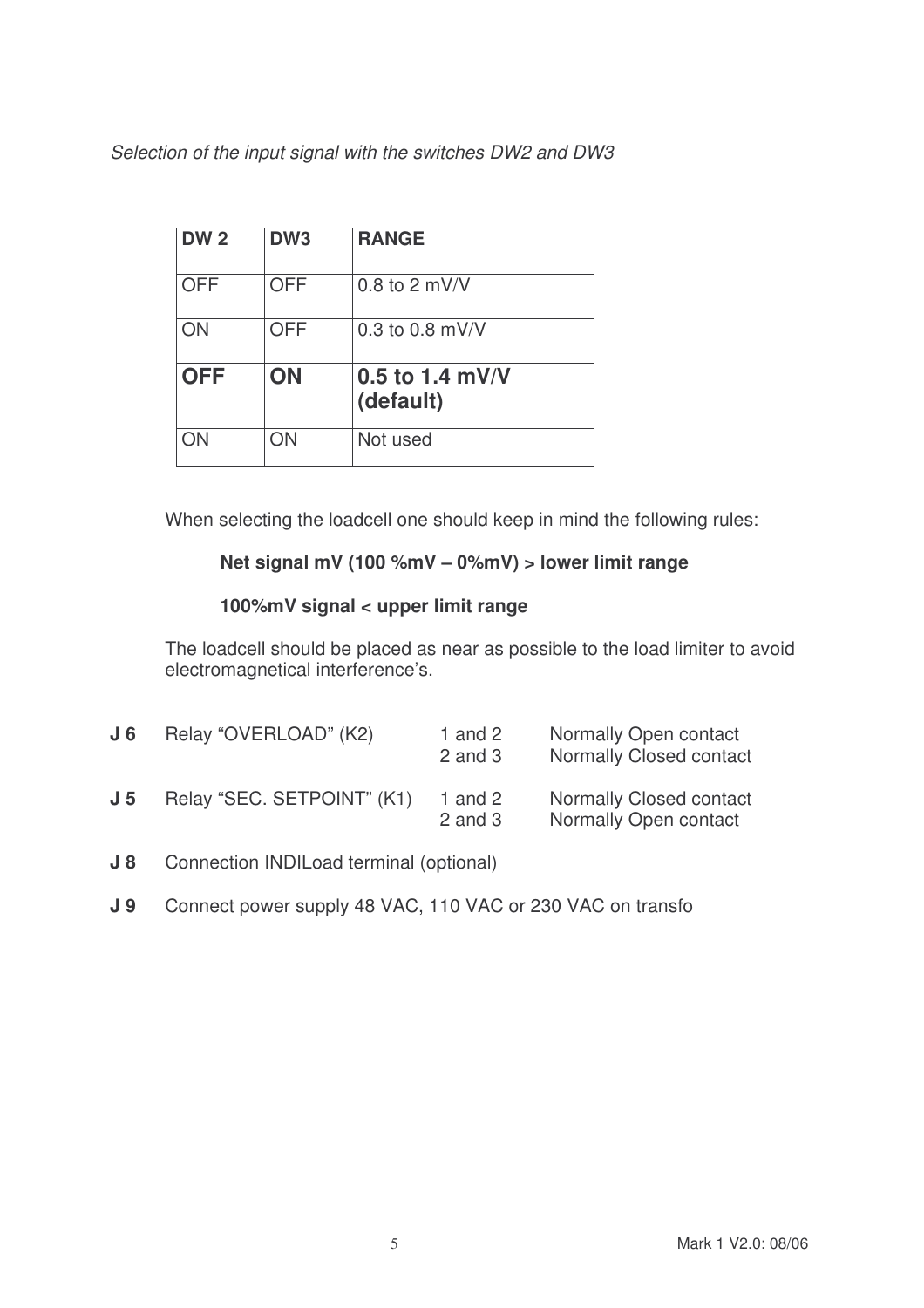# **Chapter 3: Operation**

Before operating the INDILoad Mark 1, the values must be calibrated so that the processor is able to detect an overload condition.

#### **3.01 The INDILoad Mark 1 is a load limiter that can be used in two ways :**

#### **A:** As a load limiter with one set point : OVERLOAD

This is the safest form of operation as the two relays are connected in series so that even if the contact of one relay sticking together, due to contact welding or coil failure, the overload cut-out will still operate.

# **PROCEDURE FOR INITIALISATION WITH ONE SETPOINT**

*(FOR INITIALISATION WITH TWO SETPOINTS: see 3.01.B)*

- **3.01.A** Install the **"dipswitch DW1"** in position **"1".** In case a mV load cell is used, check the positions of the dipswitches DW2 and DW3 (see table page 4)
- **3.02.A** Connect the power supply of the INDILoad Mark 1 while pushing the push button DP1, wait till the green LED (D11) lights up (approximately 2 seconds). Release the push button immediately. The relays K1 and K2 will be energised (LED D4 and D7 light up)
- **3.03.A** To set the **zero point**, raise the hook and any lifting tackle that you wish to include in the zero setting. If this includes slings or chains, lift them clear of the ground so that they hang freely. Allow the hook to settle so that there is no swing. *When the working height of the crane is more than 10 m., the hook must be in the heighest position.*
- **3.04.A** Push the push button DP1 (+/- 0.5 sec.) The yellow LED (D12) will light up.
- **3.05.A** Raise the SWL, by using test weights. Lift this weight clear of the ground and allow it to settle so that there is no swing.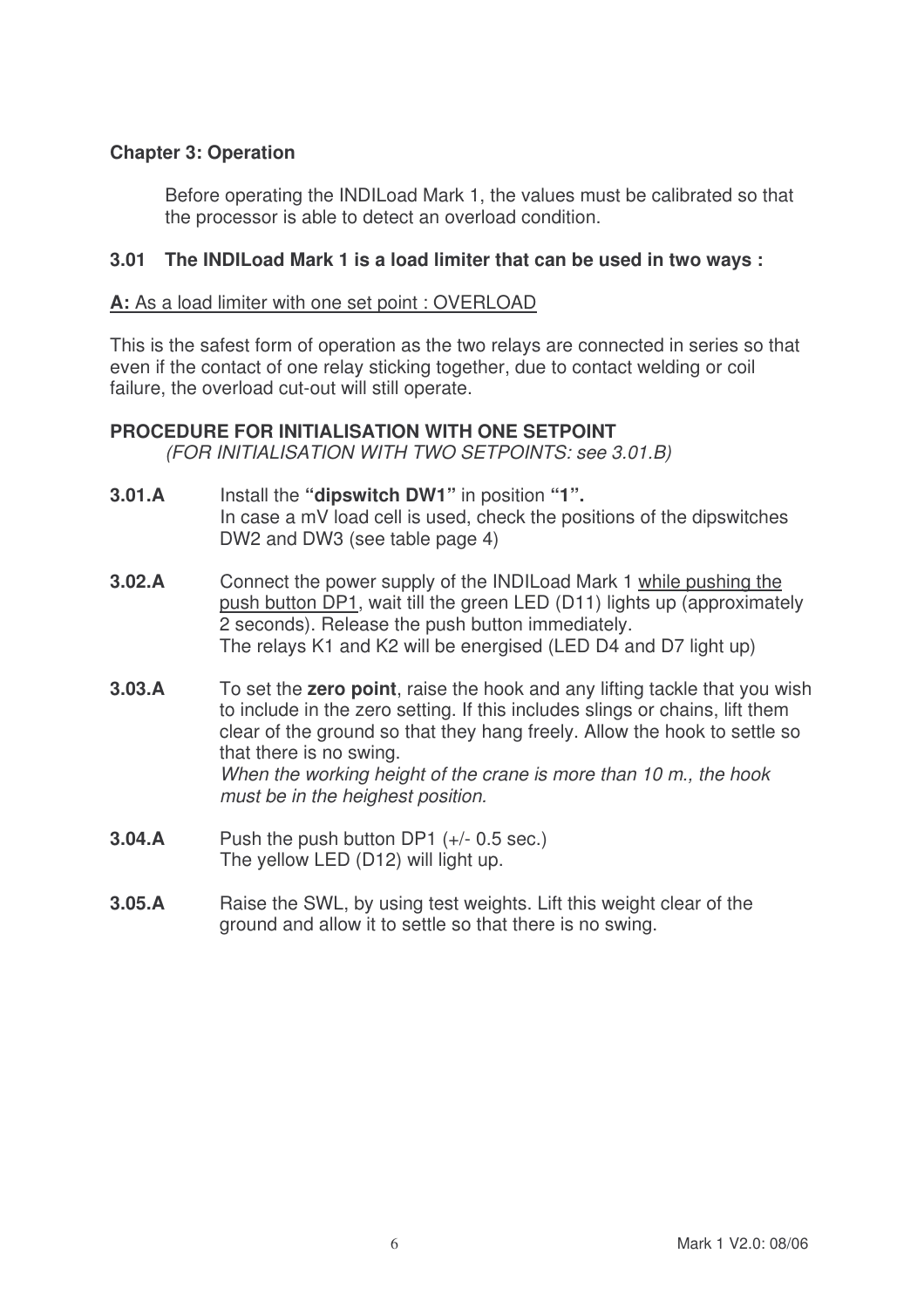**3.06.A** Push the push button DP1 (+/- 0.5 sec.) The load limiter will restart and the three LED's green (D11), yellow (D12) and red (D10) will flash together three times. This means the calibration was successful.

#### **If this doesn't happen, a errorcode will appear. Go to chapter 4 (errorcodes).**

# **TO TEST THE SYSTEM:**

Lift a weight in excess of 110 % of the weight used to set the maximum setpoint and check that the maximum and minimum relays desenergises. This is indicated by both green maximum and minimum LED's going out.

Notice that the yellow LED of the three green/yellow/red LED indicators will be lit indicating the overload.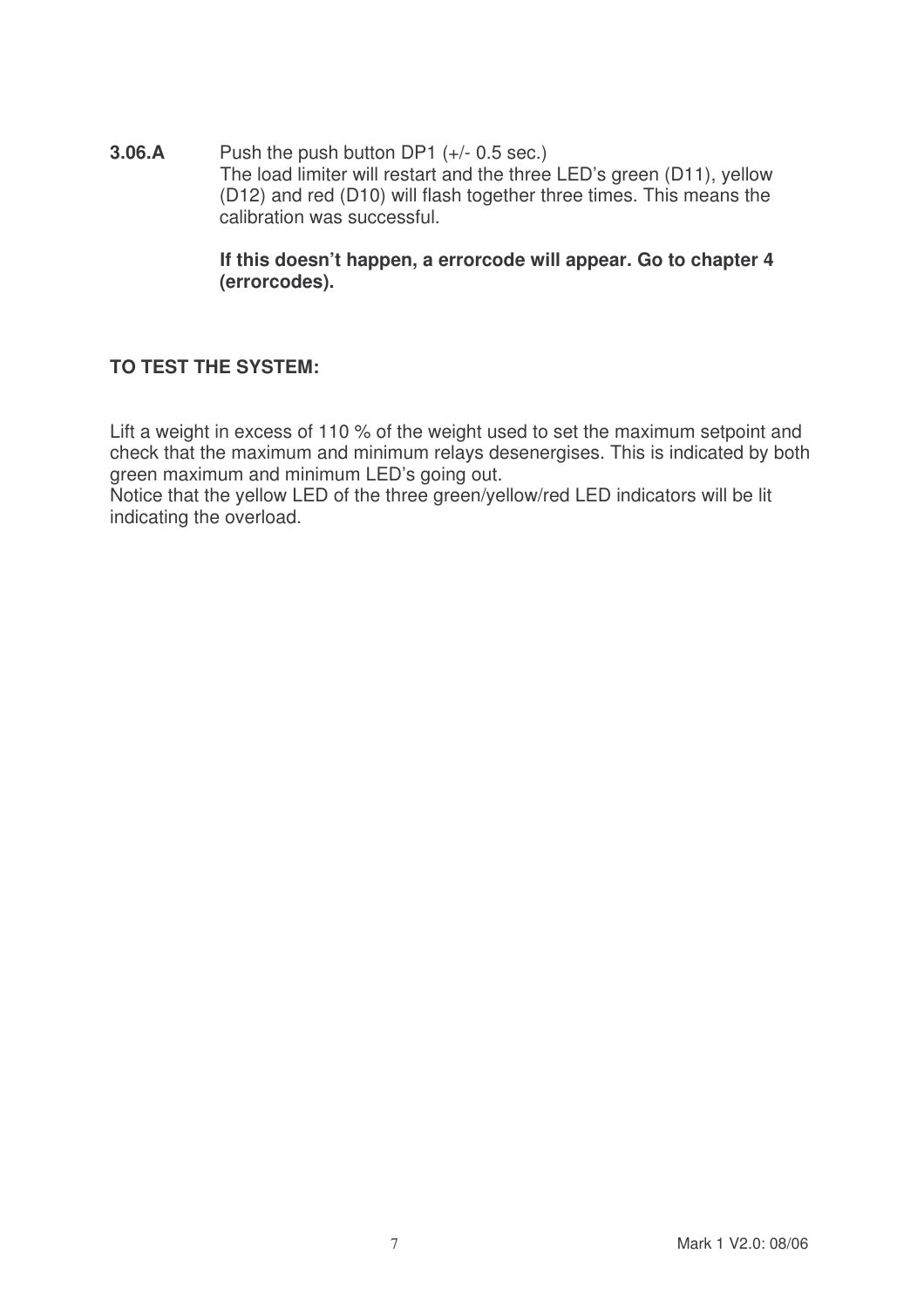# **B:** as a load limiter with two setpoints OVERLOAD AND SECOND SETPOINT

This form of operation permits the setting of an ultimate overload cut-out and a second setpoint which may be used to operate an audible or visual warning at an intermediate weight or to operate to detect slack rope to prevent over-lowering of the hoist rope.

## **PROCEDURE FOR INITIALISATION WITH TWO SETPOINTS**

- **3.01.B** Install the **"dipswitch DW 1"** in position **"2"** In case a mV load cell is used, check the positions of the dipswitches DW 2 and DW 3 (see table page 4)
- **3.02.B** Connect the power supply of the INDILoad Mark 1 while pushing the push button DP 1, wait till the green LED (D11) lights up (approximately 2 seconds). Release the push button immediately. The relay K2 will be energised (LED D7 lights up)

**3.03.B**

**3.03.B.a** To set the zero point, raise the hook and any lifting tackle that you wish to include in the zero setting. If this includes slings or chains, lift them clear of the ground so that they hang freely. Allow the hook to settle so that there is no swing. *When the working height of the crane is more than 10 m., the hook must be in the heighest position*

**or**

- **3.03.B.b** To set a slack rope function, lower the hook until it is resting upon the ground and allow it to settle so that there is no swing. Attention: the weight of the hook should be enough (minimum 2 % of the nominal load) to detect a slack rope
- **3.04.B** Push the push button DP1 (+/- 0.5 sec.) The yellow LED (D12) will light up
- **3.05.B** Raise the nominal load, by using test weights. Lift this weight clear of the ground and allow it to settle so that there is no swing.
- **3.06.B** Push the push button DP1 (+/- 0.5 sec) The red LED (D10) will light up and the relay K1 will be energised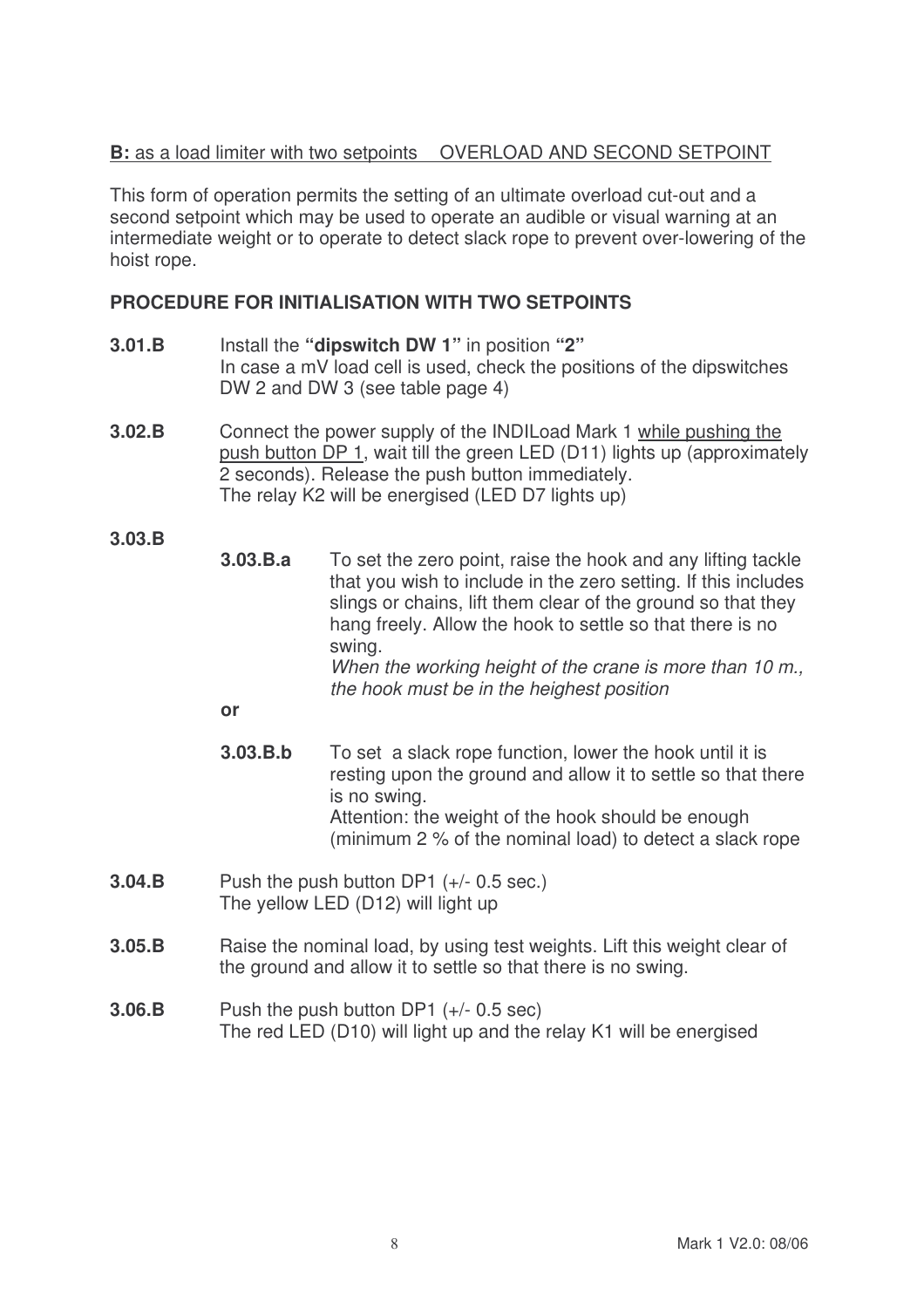**3.07.B** Lower off the load onto the ground

- **3.07.B.a** To set an intermediate weight function, select test weights for the exact weight at which the intermediate trip is required. Lift this weight clear of the ground and allow it to settle so that there is no swing
	- **or**
- **3.07.B.b** To continu the setting of the slack rope function, raise the hook and any lifting tackle. If this includes slings or chains, lift them clear of the ground so that they hang freely. Allow the hook to settle so that there is no swing. *When the working height of the crane is more than 10 m., the hook must be in the heighest position* Attention: the weight of the hook should be enough (minimum 2 % of the nominal load) to detect a slack rope
- **3.08.B** Push the push button DP1 (+/- 0.5 sec) The load limiter will restart and the three LEDs green (D11), yellow (D12) and red (D10) will flash together three times. This means the calibration was successful.

## *If this doesn't happen, a errorcode will appear. Go to chapter 4 (errorcodes)*

The green LED flashes once per second indicating that the unit is functional and the relay K2 will be energised. K1 will be energised when the load will be more than the second setpoint.

# **TO TEST THE SYSTEM:**

- Lift a weight in excess of 110 % of the weight used to set the maximum set point and check that the maximum relay desenergises. This is indicated by the green maximum relay LED going out and the yellow LED of the three green/yellow/red LED indicators will be lit indicating the overload.
- If the minimum setpoint has been used as an intermediate weight function, lift a weight in excess of the weight used in setting and check that the minimum relay energises. This is indicated by the green minimum relay LED lighting.
- If the minimum setpoint has been used as a slack rope function, lower the hook onto the floor and check that the minimum relay desenergises. This is indicated by the green minimum relay LED unlighting.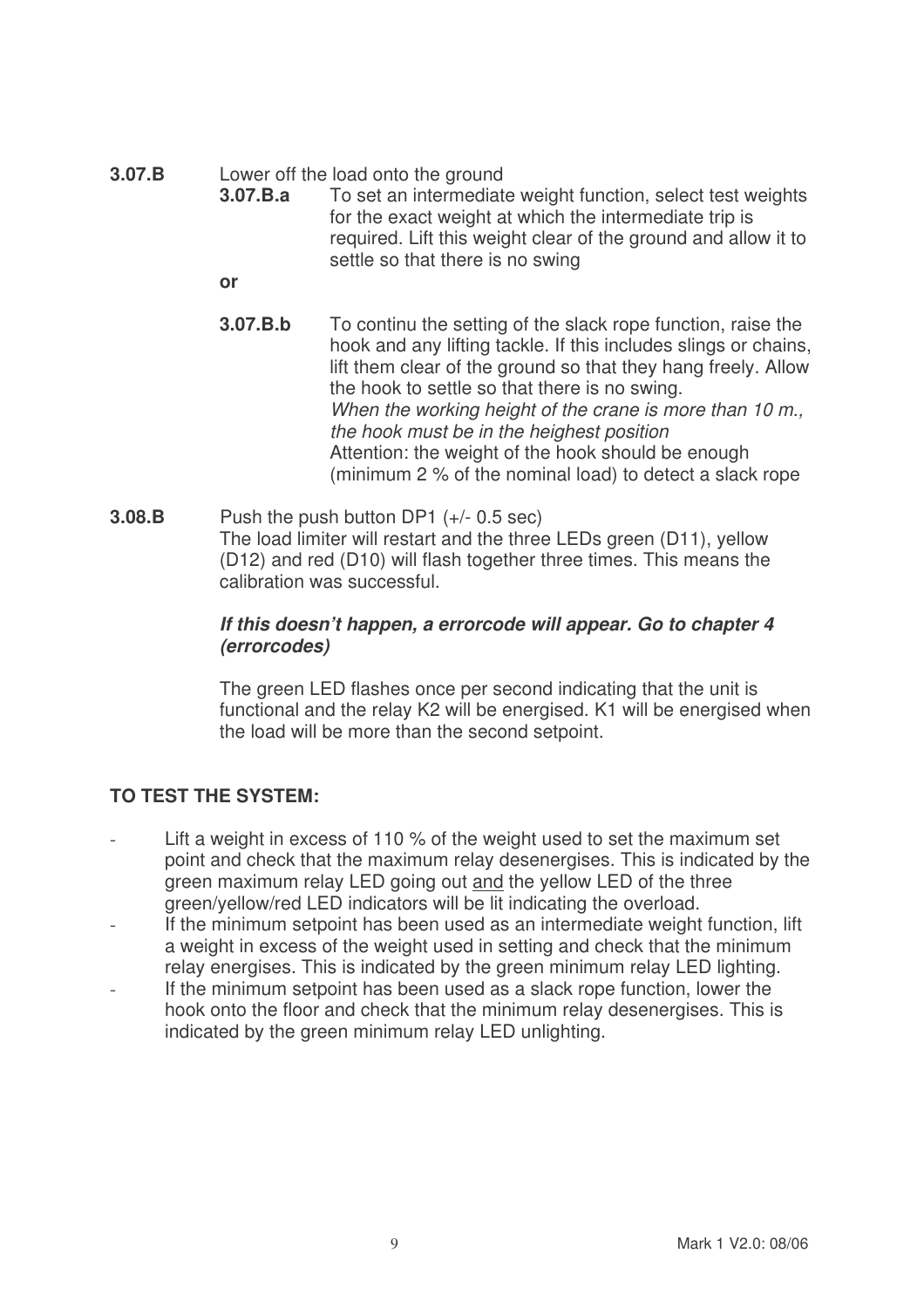#### **Chapter 4: Error messages**

The INDILoad Mark 1 is equipped with an error detection system which allows you to quickly locate possible defects.

The error detection system works as follow:

If an error occurs, the **red LED** (from the green-yellow-red series) will blink after the auto-tests. The blinking is like a morse coding and always displays two numbers.

|          | For example: errorcode $32=$ | $\ldots$ / $\ldots$ |                                                                                          |
|----------|------------------------------|---------------------|------------------------------------------------------------------------------------------|
|          |                              | $=$                 | <b>3</b> times a short blink – a short interval-2<br>times a short blink - long interval |
| remark : | a short blink                | $=$                 | $+/- 350$ msec                                                                           |
|          | a short interval             | $=$                 | $+/- 700$ msec                                                                           |
|          | a long interval              | $=$ $-$             | $+/- 7$ sec                                                                              |

There are three groups of error messages, namely calibration errors, load cell errors and electronical errors.

| Error | Cause                                                 | Solution                        |
|-------|-------------------------------------------------------|---------------------------------|
| 11    | Error calibration 0 %                                 | Check loadcell and connections  |
| 12    | Error calibration 100 %                               | Check loadcell/other range      |
| 13    | Error 0 % $> 100%$                                    | Change connections Vo + and Vo- |
| 14    | Signal too low                                        | Other range                     |
| 15    | Signal too much                                       | Other range                     |
| 16    | 100 % too much with 420mA                             | Take less sensitive loadcell    |
|       | signal                                                |                                 |
| 17    | Not used                                              |                                 |
| 18    | System not calibrated                                 | Calibrate                       |
| 19    | 100 % too much with mV signal Other range or loadcell |                                 |

#### Error messages group 1: calibration errors

#### **Error messages group 2: loadcell errors**

| Error           | Cause                        | Solution                          |
|-----------------|------------------------------|-----------------------------------|
| 21              | External reference fault     | Check connections loadcell        |
| 22              | Fault again                  | Loadcell-drift or -fault          |
| 23              | 420 mA loadcell not found    | Check connections loadcell        |
|                 |                              | (too less current)                |
| 24              | Resistive loadcell not found | <b>Check connections loadcell</b> |
| $\overline{25}$ | Drift loadcell               | Check or recalibrate loadcell     |
| 26              | No loadcell on start up      | <b>Check loadcell</b>             |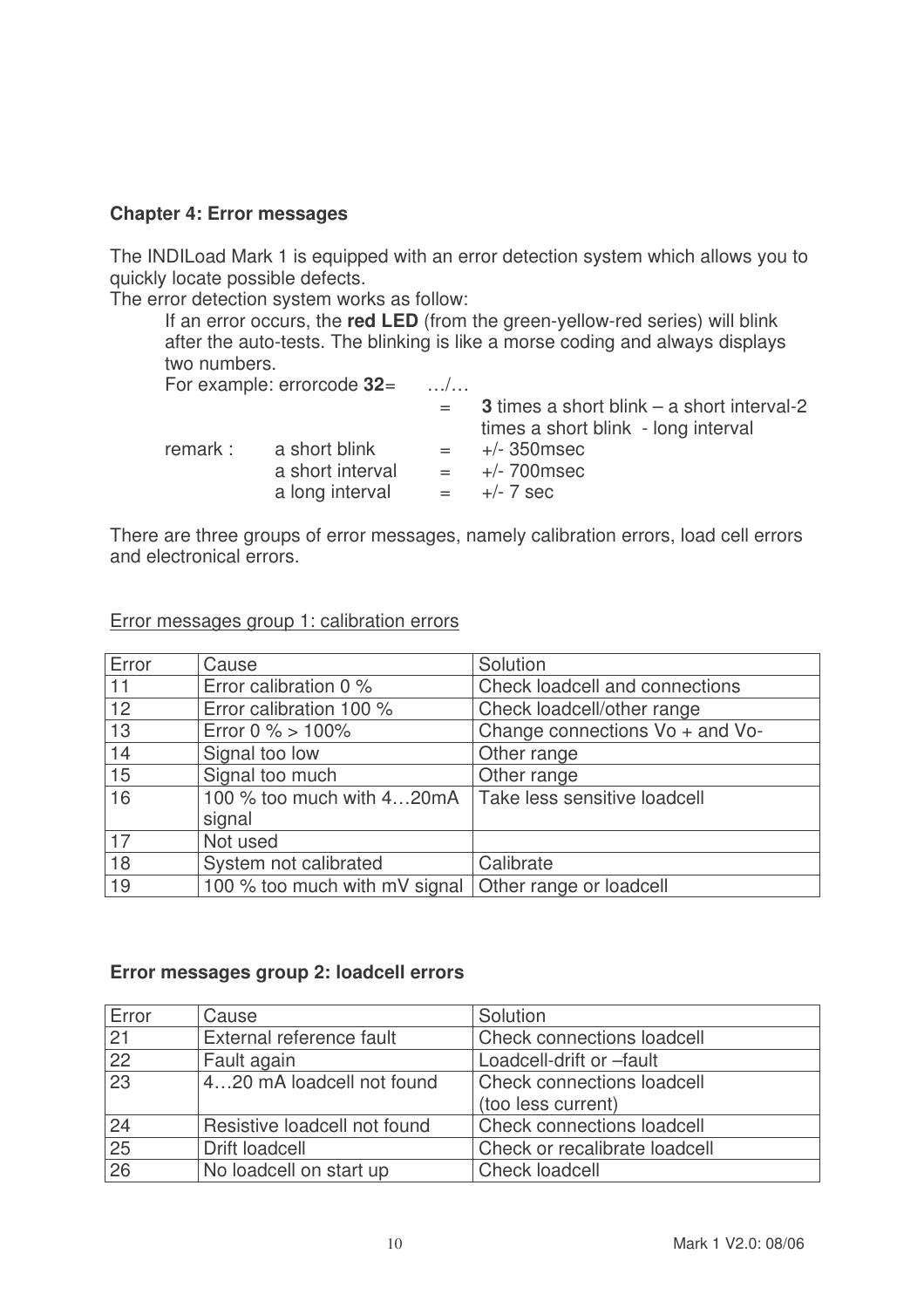#### Error messages group 3: electronical errros

| Error | Cause                       | Solution                                 |
|-------|-----------------------------|------------------------------------------|
| 31    | Error relais 1              | <b>Reparation Mark 1</b>                 |
| 32    | Error relais 2              | <b>Reparation Mark 1</b>                 |
| 33    | Error eeprom checksum       | <b>Reparation Mark 1</b>                 |
| 34    | Error flash checksum        | <b>Reparation Mark 1</b>                 |
| 35    | Supply voltage too low      | Check supply, if good, reparation Mark 1 |
| 36    | Error internal amplifier    | Check position dipswitches, if good,     |
|       |                             | reparation Mark 1                        |
| 37    | Error dipswitch DW1         | Check position DW 1, if good, reparation |
|       |                             | Mark 1                                   |
| 38    | New software in Mark 1 V1.0 | Brigde on R34                            |
| 39    | Internal error              | <b>Reparation Mark 1</b>                 |

Once in error mode the Mark 1 will show this code 5 times, and then resets and tries to start up again. To reset in errormode is also possible by pushing push button DP1. Remark: another error may appear after

If the green LED blinks once a second, the load limiter is operating well.

If the green LED blinks once a second and the yellow LED lights up, the load limiter operates normally but lifting is stopped because of overload.